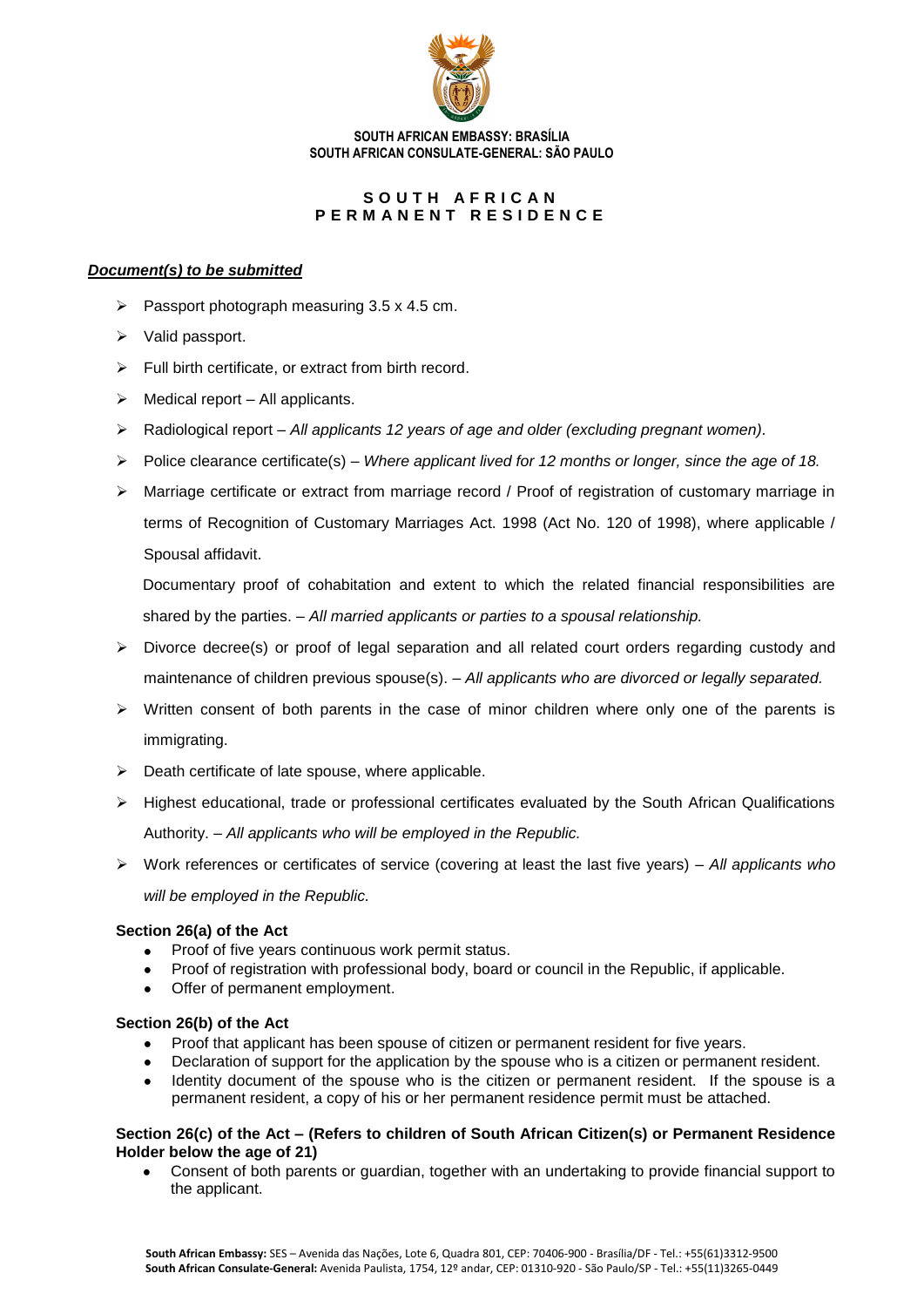### **Section 26(d) of the Act – (Refers to children of South African Citizen(s) or Permanent Residence Holder above the age of 21)**

An undertaking by the parents to provide the required financial support (if required) to the applicant.

# **Section 27(a) of the Act**

- Offer of permanent employment. (The work offer must clearly state the occupation to be followed and salary and benefits offered and, may not be older than three months at the time of submission.
- Proof by the employer that the position exists and that the position and related job description was advertised as contemplated in regulation 23(1) and that no suitably qualified citizen or permanent resident was available to fill the position.
	- (1) The advertisement contemplated in section 27(a)(i) of the Act shall
		- be an original clipping from the national printed media and shall:
			- (a) reflect the full particulars of the relevant newspaper or magazine, as well as the dates on which the advertisement was published;
		- (b) stipulate the minimum qualifications and experience required to fill the position;
		- (c) clearly define the position offered and the responsibilities to be performed;
		- (d) measure at least 60 millimeters by 60 millimeters;
		- (e) state the closing date for the application in the advertisement; and
		- (f) not be older that three months at the time of application, which period shall be calculated from the closing date for applications.
- A certificate from the Department of Labour or an extraction from the database of a salary  $\bullet$ benchmarking organisation detailing the average salary earned by a person occupying a similar position in the Republic and that the terms and conditions of the work offer are not inferior to those prevailing in the relevant market sector for citizens or permanent residents.

## **Section 27(b) of the Act – (Exceptional skills)**

- Testimonials from previous employers, if applicable.
- A comprehensive curriculum vitae.
- A letter from a foreign or South African organ of state or from an established South African academic, cultural or business body confirming the applicant's extraordinary skills or qualifications.
- Other proof to substantiate extraordinary skills or qualifications, such as publications and  $\bullet$ testimonials.

## **Section 27(c) of the Act – (Businessman/woman/Investors)**

- Certification of viability of the business by a chartered accountant.
- Certification by a chartered accountant that at least the minimum monetary amount or capital contribution originating from abroad shall be invested as part of the book value of the business.
- Undertaking to register with the appropriate statutory body, if required by the nature of business.
- Business plan outlining the short and long term viability of the business.
- Proof or undertaking that at least five citizens or permanent residents will be employed.
- Proof that the business is or will be in one of the sectors contemplated in regulation 23(6):
	- (1) Information and Communication Technology;
		- (2) Clothing and Textile Manufacturing;
		- (3) Chemical and Bio-Technology;
		- (4) Agro-Processing;
		- (5) Metals and Minerals Refinement;
		- (6) Tourism;
		- (7) Crafts;
		- (8) Automotive Manufacturing Industry.
- Where the application is in respect of an investment in an existing business, a partnership agreement and financial statement in respect of the preceding financial year.
- Proof or undertaking of registration with the South African Revenue Service.

## **Section 27(d) of the Act – (Refugees)**

- Proof of five years continuous refugee status in the Republic.
- Certification from the Standing Committee for Refugee Affairs that applicant will remain a  $\ddot{\phantom{a}}$ refugee indefinitely.